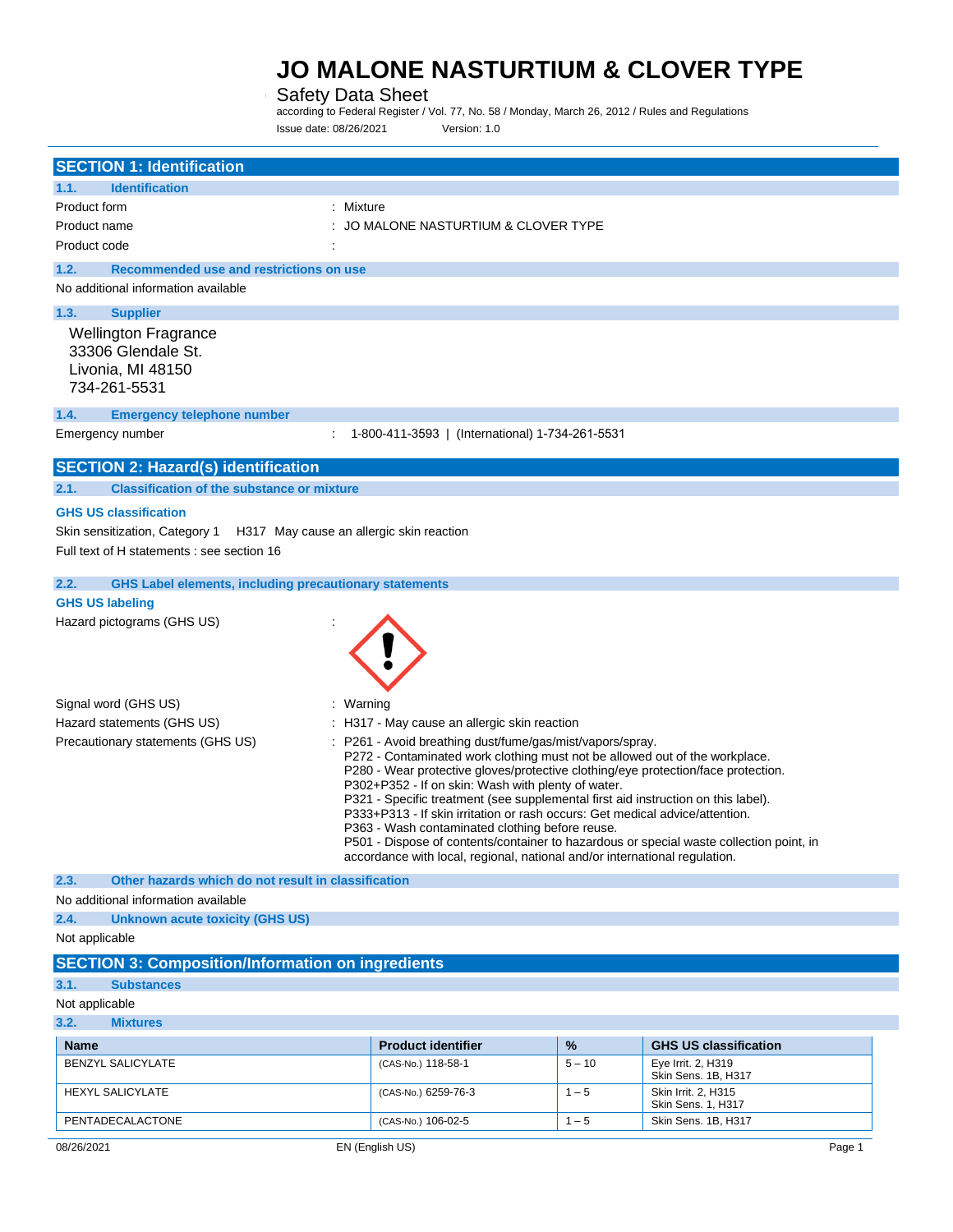Safety Data Sheet

according to Federal Register / Vol. 77, No. 58 / Monday, March 26, 2012 / Rules and Regulations

| <b>Name</b>     | <b>Product identifier</b> | $\frac{9}{6}$ | <b>GHS US classification</b>                                                                 |
|-----------------|---------------------------|---------------|----------------------------------------------------------------------------------------------|
| CASHMERAN       | (CAS-No.) 33704-61-9      | $-5$          | Skin Irrit, 2, H315<br>Eye Irrit. 2, H319<br>Skin Sens, 1B, H317                             |
| LINALYL ACETATE | (CAS-No.) 115-95-7        | $0.5 - 1$     | Flam. Lig. 4, H227<br>Skin Irrit, 2, H315<br>Eye Irrit. 2, H319<br><b>Skin Sens. 1, H317</b> |

Full text of hazard classes and H-statements : see section 16

|        | <b>SECTION 4: First-aid measures</b>                                |                                                                                                                                                                                                                         |
|--------|---------------------------------------------------------------------|-------------------------------------------------------------------------------------------------------------------------------------------------------------------------------------------------------------------------|
| 4.1.   | <b>Description of first aid measures</b>                            |                                                                                                                                                                                                                         |
|        | First-aid measures after inhalation                                 | : Remove person to fresh air and keep comfortable for breathing.                                                                                                                                                        |
|        | First-aid measures after skin contact                               | Wash skin with plenty of water. Take off contaminated clothing. If skin irritation or rash occurs:<br>Get medical advice/attention.                                                                                     |
|        | First-aid measures after eye contact                                | Rinse eyes with water as a precaution.                                                                                                                                                                                  |
|        | First-aid measures after ingestion                                  | : Call a poison center/doctor/physician if you feel unwell.                                                                                                                                                             |
| 4.2.   | Most important symptoms and effects (acute and delayed)             |                                                                                                                                                                                                                         |
|        | Symptoms/effects after skin contact                                 | : May cause an allergic skin reaction.                                                                                                                                                                                  |
| 4.3.   | Immediate medical attention and special treatment, if necessary     |                                                                                                                                                                                                                         |
|        | Treat symptomatically.                                              |                                                                                                                                                                                                                         |
|        | <b>SECTION 5: Fire-fighting measures</b>                            |                                                                                                                                                                                                                         |
| 5.1.   | Suitable (and unsuitable) extinguishing media                       |                                                                                                                                                                                                                         |
|        | Suitable extinguishing media                                        | : Water spray. Dry powder. Foam. Carbon dioxide.                                                                                                                                                                        |
| 5.2.   | Specific hazards arising from the chemical                          |                                                                                                                                                                                                                         |
|        | No additional information available                                 |                                                                                                                                                                                                                         |
| 5.3.   | Special protective equipment and precautions for fire-fighters      |                                                                                                                                                                                                                         |
|        | Protection during firefighting                                      | : Do not attempt to take action without suitable protective equipment. Self-contained breathing<br>apparatus. Complete protective clothing.                                                                             |
|        | <b>SECTION 6: Accidental release measures</b>                       |                                                                                                                                                                                                                         |
| 6.1.   | Personal precautions, protective equipment and emergency procedures |                                                                                                                                                                                                                         |
| 6.1.1. | For non-emergency personnel                                         |                                                                                                                                                                                                                         |
|        | <b>Emergency procedures</b>                                         | : Ventilate spillage area. Avoid contact with skin and eyes. Avoid breathing<br>dust/fume/gas/mist/vapors/spray.                                                                                                        |
| 6.1.2. | For emergency responders                                            |                                                                                                                                                                                                                         |
|        | Protective equipment                                                | Do not attempt to take action without suitable protective equipment. For further information<br>refer to section 8: "Exposure controls/personal protection".                                                            |
| 6.2.   | <b>Environmental precautions</b>                                    |                                                                                                                                                                                                                         |
|        | Avoid release to the environment.                                   |                                                                                                                                                                                                                         |
| 6.3.   | Methods and material for containment and cleaning up                |                                                                                                                                                                                                                         |
|        | Methods for cleaning up                                             | : Take up liquid spill into absorbent material.                                                                                                                                                                         |
|        | Other information                                                   | : Dispose of materials or solid residues at an authorized site.                                                                                                                                                         |
| 6.4.   | <b>Reference to other sections</b>                                  |                                                                                                                                                                                                                         |
|        | For further information refer to section 13.                        |                                                                                                                                                                                                                         |
|        | <b>SECTION 7: Handling and storage</b>                              |                                                                                                                                                                                                                         |
| 7.1.   | <b>Precautions for safe handling</b>                                |                                                                                                                                                                                                                         |
|        | Precautions for safe handling                                       | : Ensure good ventilation of the work station. Avoid contact with skin and eyes. Avoid breathing<br>dust/fume/gas/mist/vapors/spray. Wear personal protective equipment.                                                |
|        | Hygiene measures                                                    | Contaminated work clothing should not be allowed out of the workplace. Wash contaminated<br>clothing before reuse. Do not eat, drink or smoke when using this product. Always wash hands<br>after handling the product. |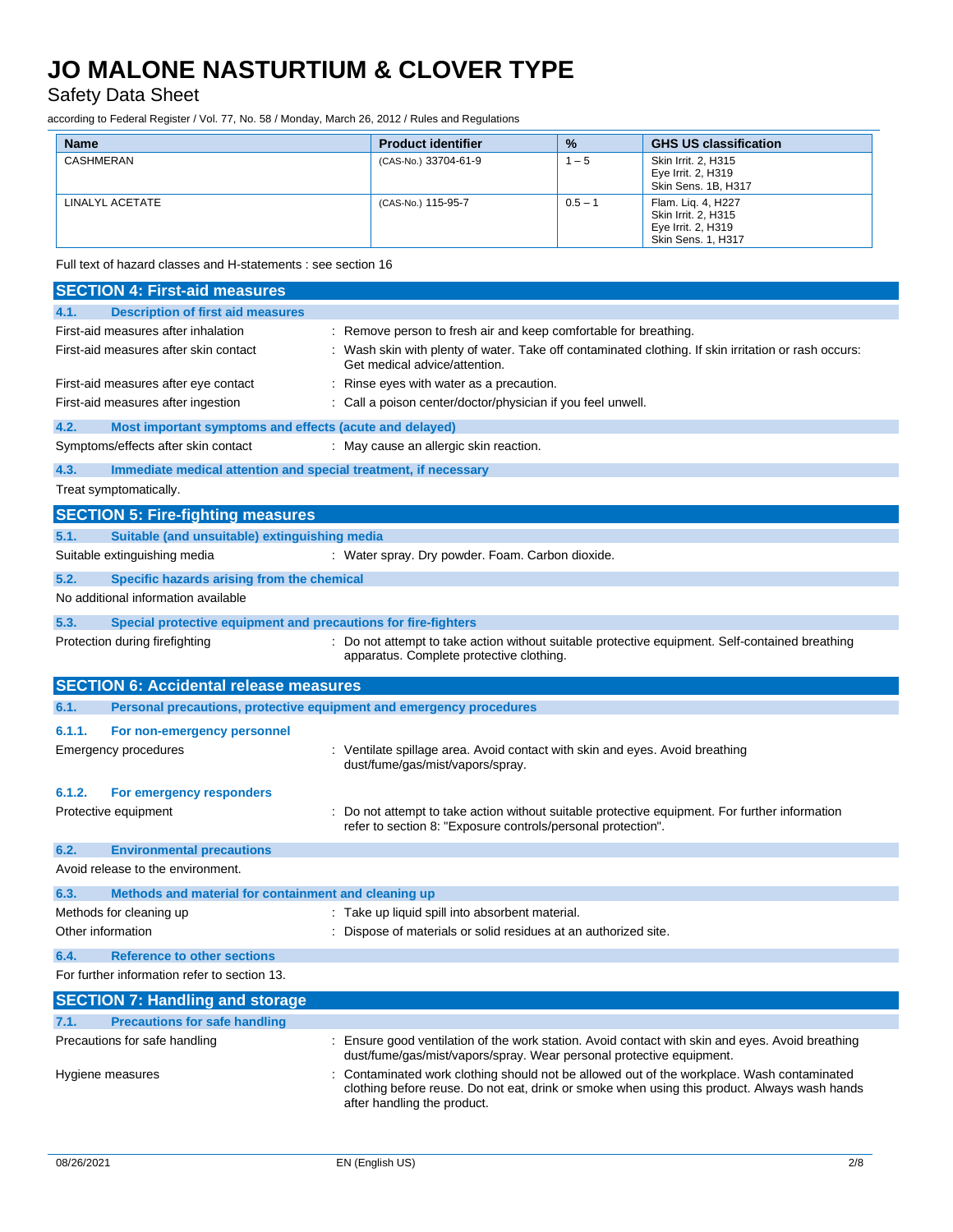Safety Data Sheet

according to Federal Register / Vol. 77, No. 58 / Monday, March 26, 2012 / Rules and Regulations

### **7.2. Conditions for safe storage, including any incompatibilities**

Storage conditions **Storage conditions** : Store in a well-ventilated place. Keep cool.

|      | <b>SECTION 8: Exposure controls/personal protection</b> |
|------|---------------------------------------------------------|
| 8.1. | <b>Control parameters</b>                               |
|      | HEXYL SALICYLATE (6259-76-3)                            |
|      | Not applicable                                          |
|      | <b>BENZYL SALICYLATE (118-58-1)</b>                     |
|      | Not applicable                                          |
|      | LINALYL ACETATE (115-95-7)                              |
|      | Not applicable                                          |
|      | <b>CASHMERAN (33704-61-9)</b>                           |
|      | Not applicable                                          |
|      | <b>EXALTOLIDE (106-02-5)</b>                            |
|      | Not applicable                                          |

### **8.2. Appropriate engineering controls**

- Appropriate engineering controls : Ensure good ventilation of the work station.
- **8.3. Individual protection measures/Personal protective equipment**

Environmental exposure controls : Avoid release to the environment.

### **Hand protection:**

Protective gloves

#### **Eye protection:**

Safety glasses

### **Skin and body protection:**

Wear suitable protective clothing

#### **Respiratory protection:**

In case of insufficient ventilation, wear suitable respiratory equipment

### **Personal protective equipment symbol(s):**



| <b>SECTION 9: Physical and chemical properties</b> |                                                                                                                                                                                                                                                                                                                                                          |
|----------------------------------------------------|----------------------------------------------------------------------------------------------------------------------------------------------------------------------------------------------------------------------------------------------------------------------------------------------------------------------------------------------------------|
| 9.1.                                               | Information on basic physical and chemical properties                                                                                                                                                                                                                                                                                                    |
| Physical state                                     | $:$ Liquid                                                                                                                                                                                                                                                                                                                                               |
| Color                                              | : Mixture contains one or more component(s) which have the following colour(s):<br>Colourless White Colourless to light yellow Light yellow On exposure to air: yellow Colourless<br>to light amber                                                                                                                                                      |
| Odor                                               | : There may be no odour warning properties, odour is subjective and inadequate to warn of<br>overexposure.<br>Mixture contains one or more component(s) which have the following odour:<br>Fruity odour Aromatic odour Mild odour Floral odour Pleasant odour Strong odour Lemon odour<br>Pine odour Almost odourless Alcohol odour Characteristic odour |
| Odor threshold                                     | : No data available                                                                                                                                                                                                                                                                                                                                      |
| рH                                                 | : No data available                                                                                                                                                                                                                                                                                                                                      |
| Melting point                                      | $:$ Not applicable                                                                                                                                                                                                                                                                                                                                       |
| Freezing point                                     | : No data available                                                                                                                                                                                                                                                                                                                                      |
| 08/26/2021                                         | 3/8<br>EN (English US)                                                                                                                                                                                                                                                                                                                                   |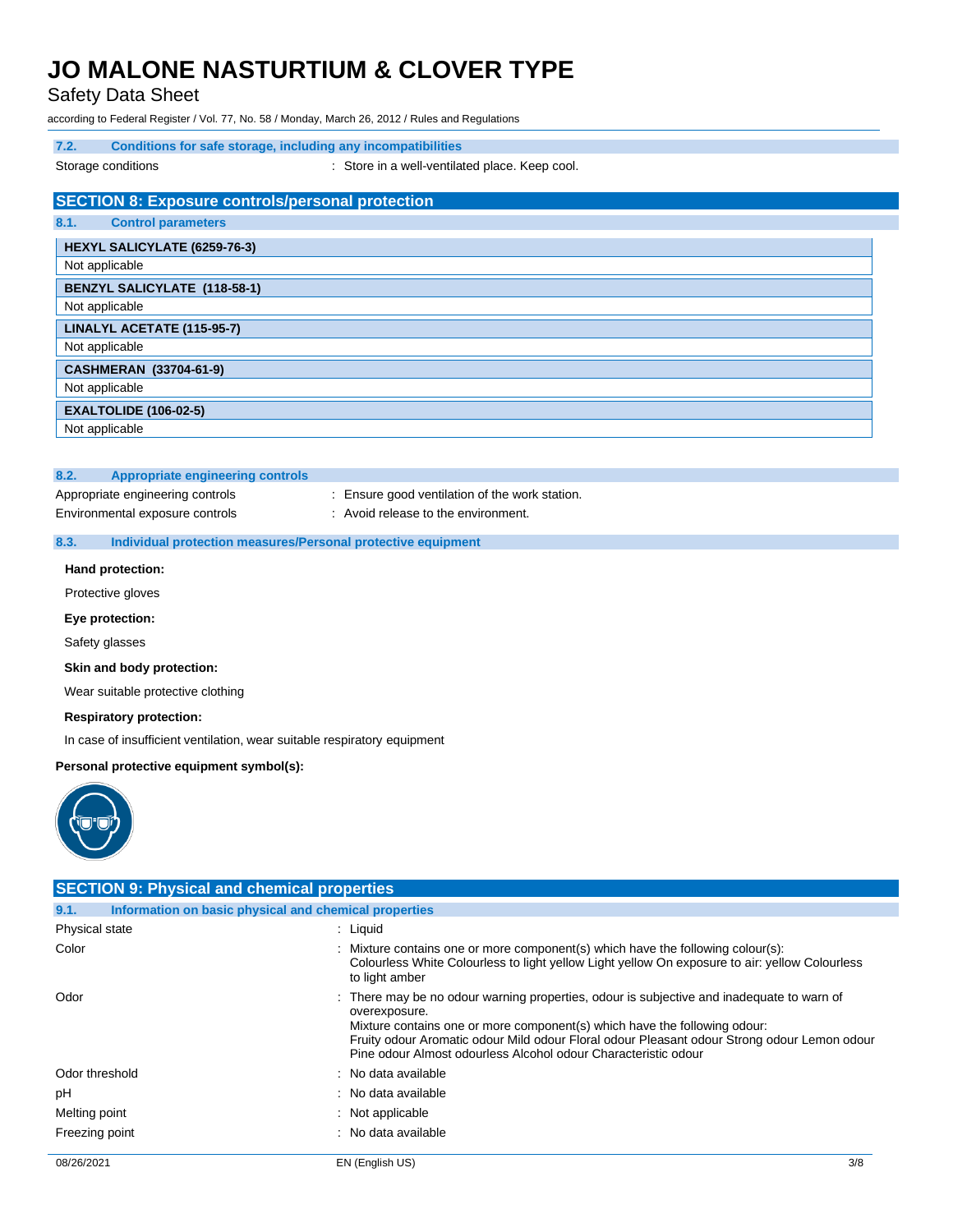# Safety Data Sheet

according to Federal Register / Vol. 77, No. 58 / Monday, March 26, 2012 / Rules and Regulations

| Boiling point                                   |   | : No data available |
|-------------------------------------------------|---|---------------------|
| Flash point                                     | ÷ | $>$ 100 °C          |
| Relative evaporation rate (butyl acetate=1)     | t | No data available   |
| Flammability (solid, gas)                       |   | Not applicable.     |
| Vapor pressure                                  |   | No data available   |
| Relative vapor density at 20 °C                 | ٠ | No data available   |
| Relative density                                | t | No data available   |
| Solubility                                      |   | No data available   |
| Partition coefficient n-octanol/water (Log Pow) | t | No data available   |
| Auto-ignition temperature                       | t | No data available   |
| Decomposition temperature                       | t | No data available   |
| Viscosity, kinematic                            | ٠ | No data available   |
| Viscosity, dynamic                              |   | No data available   |
| <b>Explosion limits</b>                         |   | No data available   |
| <b>Explosive properties</b>                     |   | No data available   |
| Oxidizing properties                            |   | No data available   |

### **9.2. Other information**

No additional information available

| <b>SECTION 10: Stability and reactivity</b>                                        |                                                                                                                                 |  |
|------------------------------------------------------------------------------------|---------------------------------------------------------------------------------------------------------------------------------|--|
| 10.1.<br><b>Reactivity</b>                                                         |                                                                                                                                 |  |
| The product is non-reactive under normal conditions of use, storage and transport. |                                                                                                                                 |  |
| 10.2.<br><b>Chemical stability</b>                                                 |                                                                                                                                 |  |
| Stable under normal conditions.                                                    |                                                                                                                                 |  |
| 10.3.<br><b>Possibility of hazardous reactions</b>                                 |                                                                                                                                 |  |
| No dangerous reactions known under normal conditions of use.                       |                                                                                                                                 |  |
| <b>Conditions to avoid</b><br>10.4.                                                |                                                                                                                                 |  |
| None under recommended storage and handling conditions (see section 7).            |                                                                                                                                 |  |
| 10.5.<br><b>Incompatible materials</b>                                             |                                                                                                                                 |  |
| No additional information available                                                |                                                                                                                                 |  |
| 10.6.<br><b>Hazardous decomposition products</b>                                   |                                                                                                                                 |  |
|                                                                                    | Under normal conditions of storage and use, hazardous decomposition products should not be produced.                            |  |
| <b>SECTION 11: Toxicological information</b>                                       |                                                                                                                                 |  |
| 11.1.<br>Information on toxicological effects                                      |                                                                                                                                 |  |
| Acute toxicity (oral)                                                              | : Not classified                                                                                                                |  |
| Acute toxicity (dermal)                                                            | Not classified                                                                                                                  |  |
| Acute toxicity (inhalation)                                                        | Not classified                                                                                                                  |  |
| <b>BENZYL SALICYLATE (118-58-1)</b>                                                |                                                                                                                                 |  |
| LD50 oral rat                                                                      | 3031 - 3339 mg/kg body weight (EU Method B.1: Acute Toxicity (Oral), Rat, Male/female,<br>Read-across, Oral, 14 day(s))         |  |
| LD50 dermal rabbit                                                                 | > 2000 mg/kg body weight (EU Method B.3: Acute toxicity (dermal), 24 h, Rabbit, Male/female,<br>Read-across, Dermal, 14 day(s)) |  |
| ATE US (oral)                                                                      | 2200 mg/kg body weight                                                                                                          |  |
| <b>CASHMERAN (33704-61-9)</b>                                                      |                                                                                                                                 |  |
| ATE US (oral)                                                                      | 2900 mg/kg body weight                                                                                                          |  |
| Skin corrosion/irritation                                                          | Not classified                                                                                                                  |  |
| Serious eye damage/irritation                                                      | Not classified                                                                                                                  |  |
| Respiratory or skin sensitization                                                  | May cause an allergic skin reaction.                                                                                            |  |
| Germ cell mutagenicity                                                             | Not classified                                                                                                                  |  |
| Carcinogenicity                                                                    | Not classified                                                                                                                  |  |
|                                                                                    |                                                                                                                                 |  |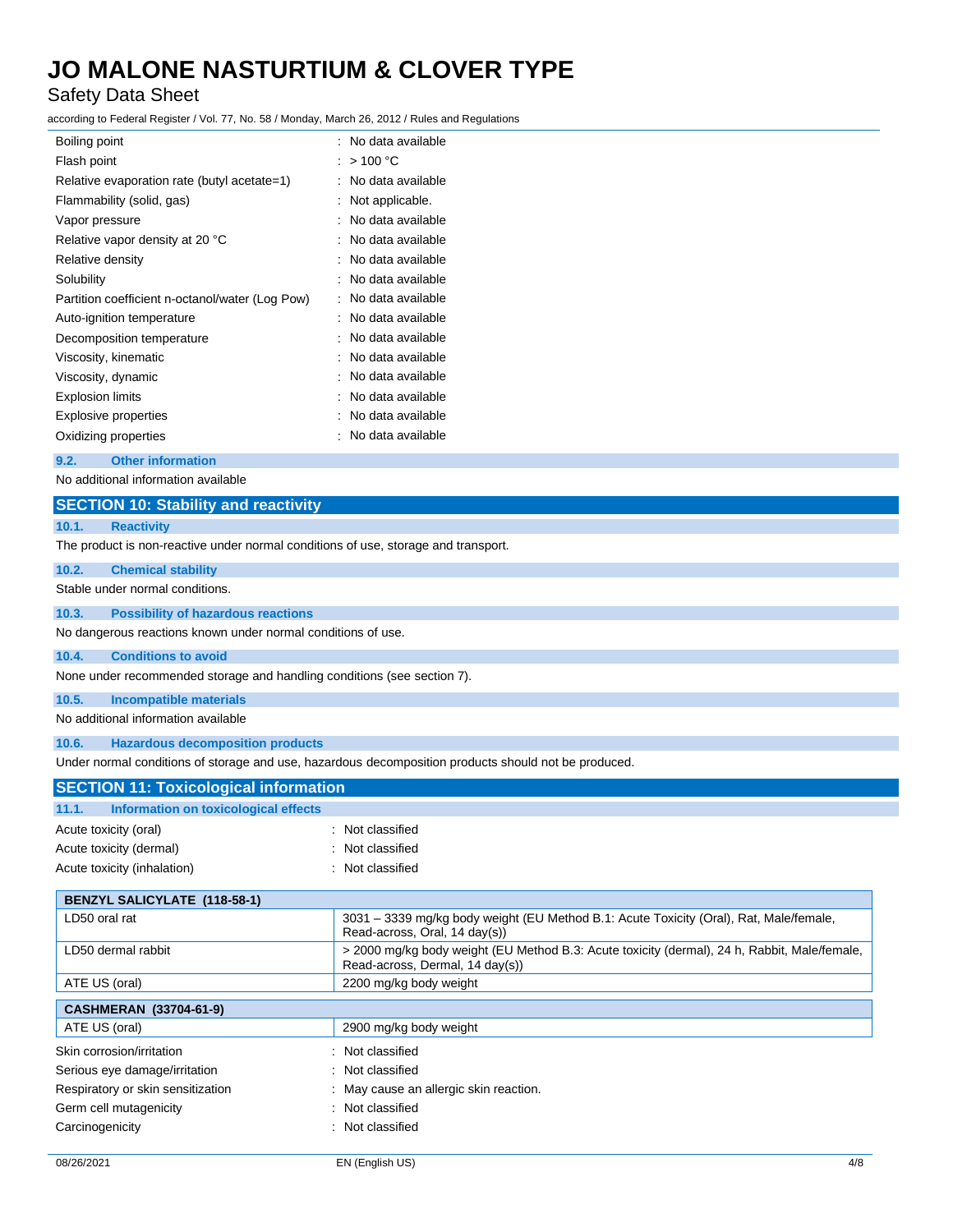Safety Data Sheet

according to Federal Register / Vol. 77, No. 58 / Monday, March 26, 2012 / Rules and Regulations

| Reproductive toxicity               | : Not classified                     |
|-------------------------------------|--------------------------------------|
| STOT-single exposure                | : Not classified                     |
| STOT-repeated exposure              | : Not classified                     |
| Aspiration hazard                   | : Not classified                     |
| Viscosity, kinematic                | : No data available                  |
| Symptoms/effects after skin contact | May cause an allergic skin reaction. |

| <b>SECTION 12: Ecological information</b> |                                                                                                                                          |
|-------------------------------------------|------------------------------------------------------------------------------------------------------------------------------------------|
| 12.1.<br><b>Toxicity</b>                  |                                                                                                                                          |
| Ecology - general                         | : The product is not considered harmful to aquatic organisms or to cause long-term adverse<br>effects in the environment.                |
| <b>BENZYL SALICYLATE (118-58-1)</b>       |                                                                                                                                          |
| LC50 fish 1                               | 1.03 mg/l (EU Method C.1, 96 h, Danio rerio, Semi-static system, Fresh water, Experimental<br>value. GLP)                                |
| EC50 Daphnia 1                            | 1.16 mg/l (OECD 202: Daphnia sp. Acute Immobilisation Test, 48 h, Daphnia magna, Static<br>system, Fresh water, Experimental value, GLP) |
| LINALYL ACETATE (115-95-7)                |                                                                                                                                          |
| LC50 fish 1                               | 11 mg/l (OECD 203: Fish, Acute Toxicity Test, 96 h, Cyprinus carpio)                                                                     |

# **12.2. Persistence and degradability**

| <b>BENZYL SALICYLATE (118-58-1)</b> |                                 |
|-------------------------------------|---------------------------------|
| Persistence and degradability       | Readily biodegradable in water. |
| LINALYL ACETATE (115-95-7)          |                                 |
| Persistence and degradability       | Readily biodegradable in water. |

EC50 Daphnia 1 15 mg/l (OECD 202: Daphnia sp. Acute Immobilisation Test, 48 h, Daphnia magna)

# **12.3. Bioaccumulative potential**

| <b>BENZYL SALICYLATE (118-58-1)</b>             |                                                                                                                                           |
|-------------------------------------------------|-------------------------------------------------------------------------------------------------------------------------------------------|
| BCF fish 1                                      | 1170 (OECD 305: Bioconcentration: Flow-Through Fish Test, 28 day(s), Danio rerio, Flow-<br>through system, Fresh water, Read-across, GLP) |
| Partition coefficient n-octanol/water (Log Pow) | 4 (Experimental value, OECD 117: Partition Coefficient (n-octanol/water), HPLC method)                                                    |
| Bioaccumulative potential                       | Potential for bioaccumulation (500 $\leq$ BCF $\leq$ 5000).                                                                               |
| LINALYL ACETATE (115-95-7)                      |                                                                                                                                           |
| Partition coefficient n-octanol/water (Log Pow) | 3.93 (Experimental value)                                                                                                                 |
| Bioaccumulative potential                       | Low potential for bioaccumulation (Log Kow $<$ 4).                                                                                        |

# **12.4. Mobility in soil**

| <b>BENZYL SALICYLATE (118-58-1)</b>             |                                                                                                                                                                                  |
|-------------------------------------------------|----------------------------------------------------------------------------------------------------------------------------------------------------------------------------------|
| Surface tension                                 | 69 mN/m (20 °C, 0.004 g/l, EU Method A.5: Surface tension)                                                                                                                       |
| Partition coefficient n-octanol/water (Log Koc) | 3.75 (log Koc, OECD 121: Estimation of the Adsorption Coefficient (Koc) on Soil and on<br>Sewage Sludge using High Performance Liquid Chromatography (HPLC), Experimental value) |
| Ecology - soil                                  | Low potential for mobility in soil.                                                                                                                                              |
| LINALYL ACETATE (115-95-7)                      |                                                                                                                                                                                  |
| Ecology - soil                                  | Adsorbs into the soil.                                                                                                                                                           |

# **12.5. Other adverse effects**

No additional information available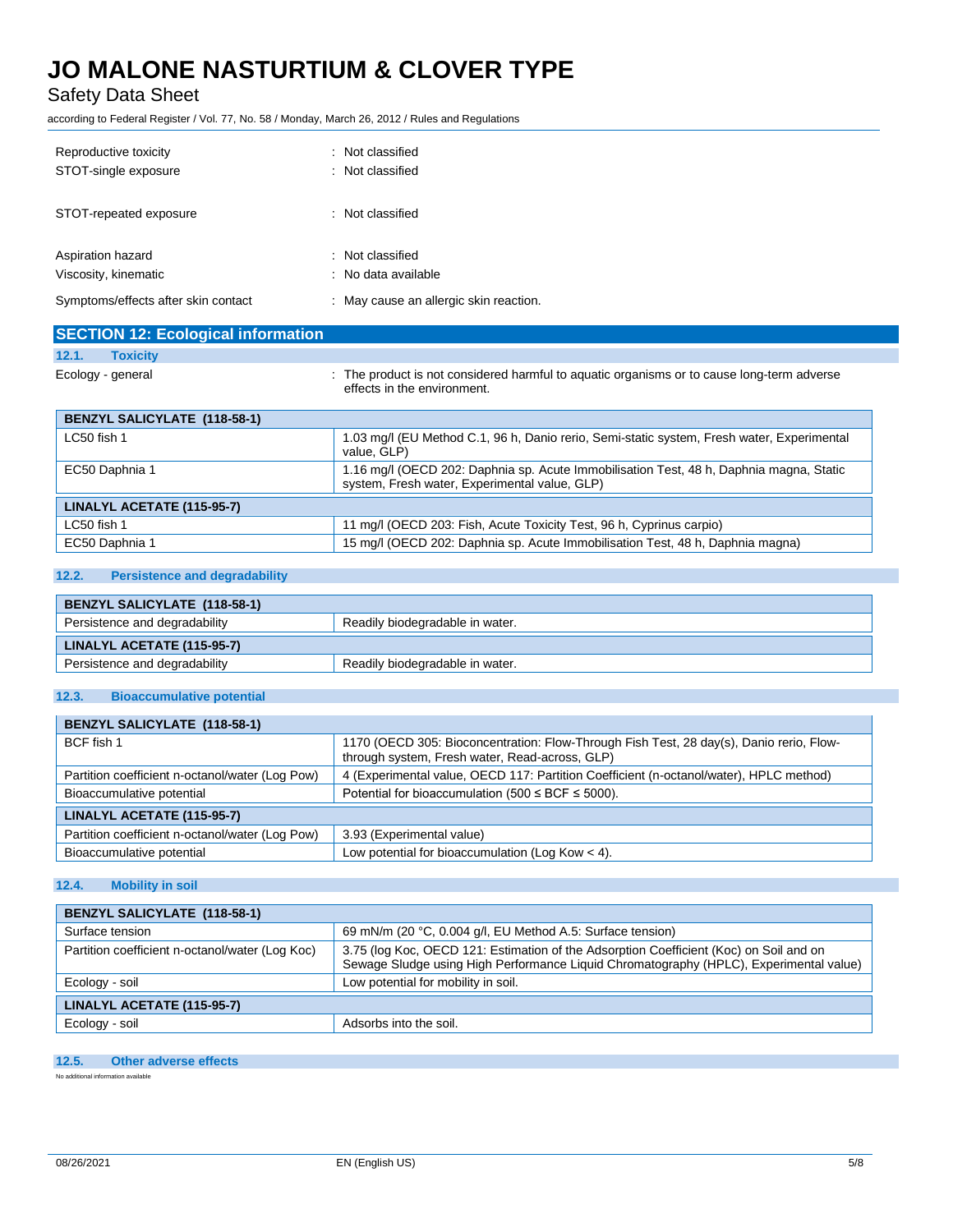Safety Data Sheet

according to Federal Register / Vol. 77, No. 58 / Monday, March 26, 2012 / Rules and Regulations

### **SECTION 13: Disposal considerations**

#### **13.1. Disposal methods**

Waste treatment methods : Dispose of contents/container in accordance with licensed collector's sorting instructions.

# **SECTION 14: Transport information**

**Department of Transportation (DOT)**

In accordance with DOT

#### Not regulated

**Transportation of Dangerous Goods**

Not applicable

#### **Transport by sea**

Not applicable

**Air transport**

Not applicable

### **SECTION 15: Regulatory information**

#### **15.1. US Federal regulations**

All components of this product are listed as Active, or excluded from listing, on the United States Environmental Protection Agency Toxic Substances Control Act (TSCA) inventory

This product or mixture is not known to contain a toxic chemical or chemicals in excess of the applicable de minimis concentration as specified in 40 CFR §372.38(a) subject to the reporting requirements of section 313 of Title III of the Superfund Amendments and Reauthorization Act of 1986 and 40 CFR Part 372.

#### **15.2. International regulations**

# **CANADA HEXYL SALICYLATE (6259-76-3)** Listed on the Canadian DSL (Domestic Substances List) **BENZYL SALICYLATE (118-58-1)** Listed on the Canadian DSL (Domestic Substances List) **LINALYL ACETATE (115-95-7)** Listed on the Canadian DSL (Domestic Substances List) **CASHMERAN (33704-61-9)** Listed on the Canadian DSL (Domestic Substances List) **EXALTOLIDE (106-02-5)** Listed on the Canadian DSL (Domestic Substances List)

# **EU-Regulations**

No additional information available

#### **National regulations**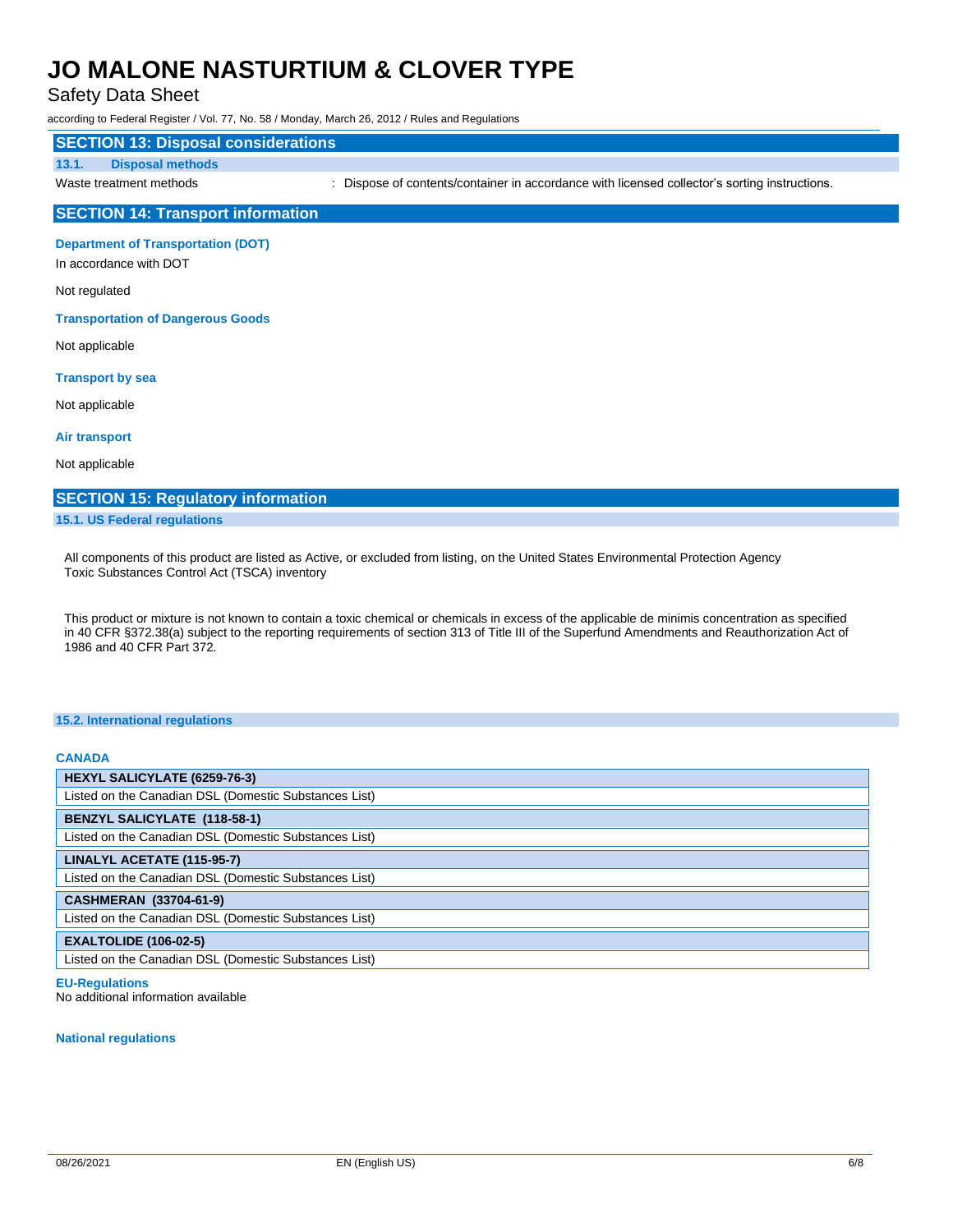Safety Data Sheet

according to Federal Register / Vol. 77, No. 58 / Monday, March 26, 2012 / Rules and Regulations

| <b>HEXYL SALICYLATE (6259-76-3)</b>                                                                                                                                                                                                                                                                                                                                                                                                                                                                                                                                                                                              |
|----------------------------------------------------------------------------------------------------------------------------------------------------------------------------------------------------------------------------------------------------------------------------------------------------------------------------------------------------------------------------------------------------------------------------------------------------------------------------------------------------------------------------------------------------------------------------------------------------------------------------------|
| Listed on IECSC (Inventory of Existing Chemical Substances Produced or Imported in China)<br>Listed on KECI (Korean Existing Chemicals Inventory)<br>Listed on the TCSI (Taiwan Chemical Substance Inventory)<br>Listed on NZIoC (New Zealand Inventory of Chemicals)<br>Listed on the Japanese ENCS (Existing & New Chemical Substances) inventory<br>Listed on PICCS (Philippines Inventory of Chemicals and Chemical Substances)<br><b>EC INVENTORY</b><br>Listed on INSQ (Mexican National Inventory of Chemical Substances)<br>Listed introduction on Australian Industrial Chemicals Introduction Scheme (AICIS Inventory) |
| <b>BENZYL SALICYLATE (118-58-1)</b>                                                                                                                                                                                                                                                                                                                                                                                                                                                                                                                                                                                              |
| Listed on IECSC (Inventory of Existing Chemical Substances Produced or Imported in China)<br>Listed on KECI (Korean Existing Chemicals Inventory)<br>Listed on the TCSI (Taiwan Chemical Substance Inventory)<br>Listed on NZIoC (New Zealand Inventory of Chemicals)<br>Listed on the Japanese ENCS (Existing & New Chemical Substances) inventory<br>Listed on PICCS (Philippines Inventory of Chemicals and Chemical Substances)<br>EC_INVENTORY<br>Listed on INSQ (Mexican National Inventory of Chemical Substances)<br>Listed introduction on Australian Industrial Chemicals Introduction Scheme (AICIS Inventory)        |
| LINALYL ACETATE (115-95-7)                                                                                                                                                                                                                                                                                                                                                                                                                                                                                                                                                                                                       |
| Listed on IECSC (Inventory of Existing Chemical Substances Produced or Imported in China)<br>Listed on KECI (Korean Existing Chemicals Inventory)<br>Listed on the TCSI (Taiwan Chemical Substance Inventory)<br>Listed on NZIoC (New Zealand Inventory of Chemicals)<br>Listed on the Japanese ENCS (Existing & New Chemical Substances) inventory<br>Listed on PICCS (Philippines Inventory of Chemicals and Chemical Substances)<br>EC_INVENTORY<br>Listed on INSQ (Mexican National Inventory of Chemical Substances)<br>Listed introduction on Australian Industrial Chemicals Introduction Scheme (AICIS Inventory)        |
| CASHMERAN (33704-61-9)                                                                                                                                                                                                                                                                                                                                                                                                                                                                                                                                                                                                           |
| Listed on IECSC (Inventory of Existing Chemical Substances Produced or Imported in China)<br>Listed on KECI (Korean Existing Chemicals Inventory)<br>Listed on the TCSI (Taiwan Chemical Substance Inventory)<br>Listed on NZIoC (New Zealand Inventory of Chemicals)<br>Listed on PICCS (Philippines Inventory of Chemicals and Chemical Substances)<br><b>EC INVENTORY</b><br>Listed on INSQ (Mexican National Inventory of Chemical Substances)<br>Listed on the Japanese ENCS (Existing & New Chemical Substances) inventory<br>Listed introduction on Australian Industrial Chemicals Introduction Scheme (AICIS Inventory) |
| <b>EXALTOLIDE (106-02-5)</b>                                                                                                                                                                                                                                                                                                                                                                                                                                                                                                                                                                                                     |
| Listed on IECSC (Inventory of Existing Chemical Substances Produced or Imported in China)<br>Listed on KECI (Korean Existing Chemicals Inventory)<br>Listed on the TCSI (Taiwan Chemical Substance Inventory)<br>Listed on NZIoC (New Zealand Inventory of Chemicals)<br>Listed on the Japanese ENCS (Existing & New Chemical Substances) inventory<br>Listed on PICCS (Philippines Inventory of Chemicals and Chemical Substances)<br><b>EC INVENTORY</b><br>Listed on INSQ (Mexican National Inventory of Chemical Substances)<br>Listed introduction on Australian Industrial Chemicals Introduction Scheme (AICIS Inventory) |

# **SECTION 16: Other information**

according to Federal Register / Vol. 77, No. 58 / Monday, March 26, 2012 / Rules and Regulations

Full text of H-phrases:

| H <sub>227</sub> | Combustible liquid                  |
|------------------|-------------------------------------|
| H315             | Causes skin irritation              |
| H317             | May cause an allergic skin reaction |
| H319             | Causes serious eye irritation       |